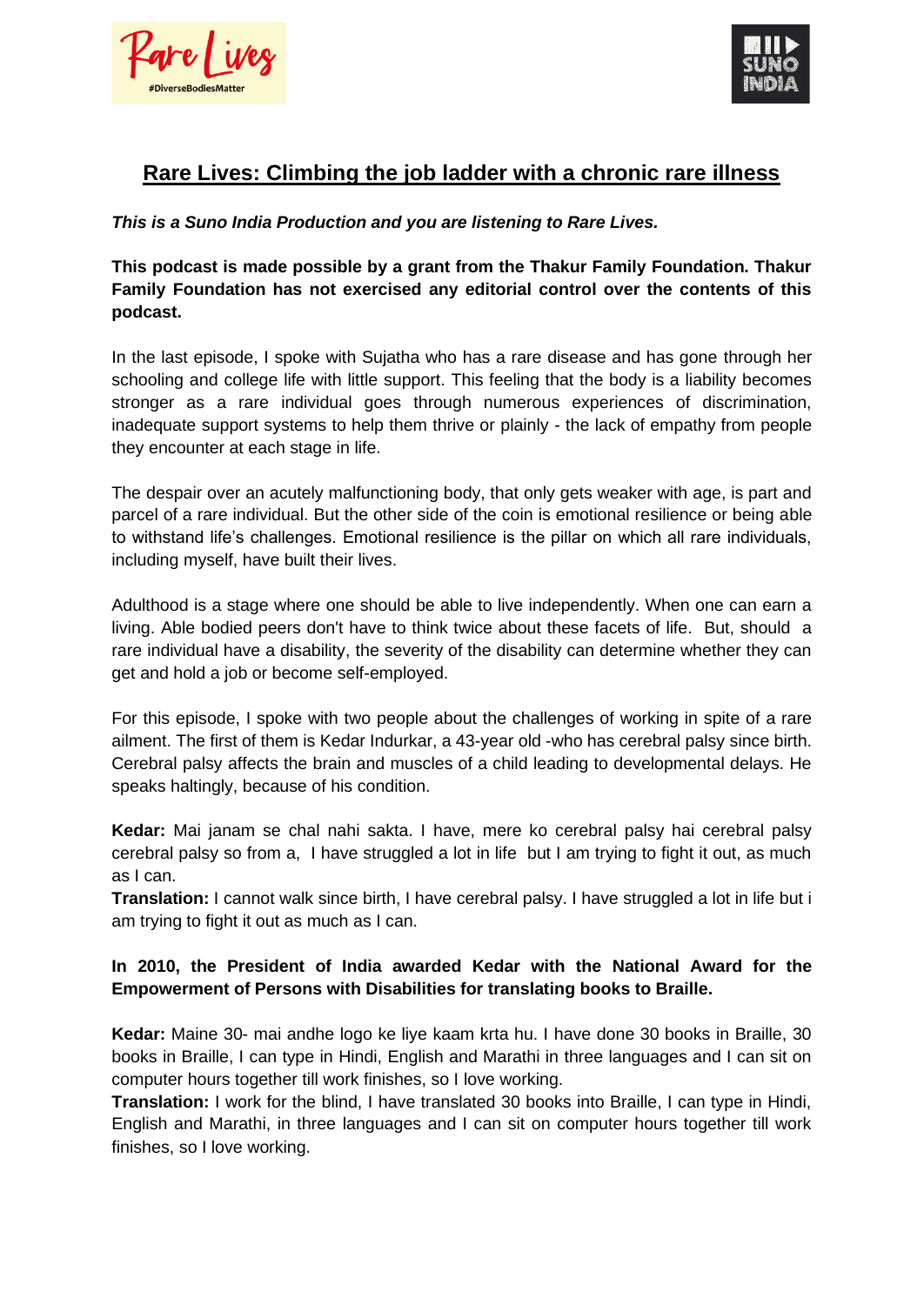



**While he is a wheelchair user, he is qualified at using the computer, and can type in Hindi, English and Marathi. As he says he can sit for hours together and work on the computer.** 

**Kedar is currently at an old age home in Nagpur and is working on writing stories and dramas for children these days. His elderly mother and younger sister stay in touch with him and encourage him to work. His mother's perspective will feature in an upcoming episode.** 

**While it's hard for him to make longer conversations, he uses his words carefully and is pointed and deliberate. I asked him what he wanted to do with his life.** 

**Kedar:** I want that people should not ignore me. They should listen to me What I'm saying and doing, matlab dhyan nahi dete, kuch kaam nahi dete. kuch kaam krna hota hai toh kehte hai denge denge pr nahi dete basically what happens is people don't know what I can do what disabled people can do they are slightly afraid you can understand what I'm saying? Because of that people don't want to encourage ..they think that yeh kar sake..disabled people can do things or not..i don't know why it is so. Maine ab tak -- maine president award liya hai for my braille translation in 2010. 2010 ko mereko president award mila hai for braille translation. **Translation:** I want people to not ignore me, they should listen to me and give me work, they say that they will give me work but never do. Basically what happens is people don't know what I can do, what disabled people can do they are slightly afraid you can understand what I'm saying? Because of that people don't want to encourage, they think that because he is disabled he won't be able to do anything. I don't know why it is so, I have even received the

**Kedar stresses that people with disabilities need opportunities to work. As per Census 2011 there are 2.68 crore people with [disabilities in India. This means over 2 percent o](http://disabilityaffairs.gov.in/content/)f the Indian population lives with some or the other kind of disability. But results of a Survey of Persons with Disabilities published by the National Statistical Office in 2019 reveals that where persons with disabilities were earning livelihoods, [regular salaried](http://mospi.nic.in/sites/default/files/publication_reports/Report_583_Final_0.pdf)  [workers constituted only 15%, and, close to 60% were self-employed.](http://mospi.nic.in/sites/default/files/publication_reports/Report_583_Final_0.pdf)** 

President's award for my braille translations in 2010.

**Manav Goyal echoes Kedar's sentiment. He is 40 years old and was diagnosed with facioscapulohumeral muscular dystrophy or FSHD. The disorder impacts the muscles, affecting a person's ability to walk and do routine tasks. Manav too is a wheelchair user now. He is ambitious. As a young boy, when was diagnosed with this condition, it took him a long while to accept it.** 

**Manav:** I think I would like 13 or 14 years of age when I started seeing the symptoms. And it's been quite a long journey since then. Yeah. So initially, it was very difficult for me to understand and accept it. Because I was very strong at that point in time. Very strong and full of confidence. But eventually, when things started, you know, going down one thing at a time, you know, it's a very slow progression. So when it started going down, you know, day by day, then it was difficult for me to accept that it was initially like, you know, the world has gone down. So, I mean, life in itself, you know, it's a total gamut of a lot of activities, you have to do anything and everything which any other person on the planet has to do. So that you do not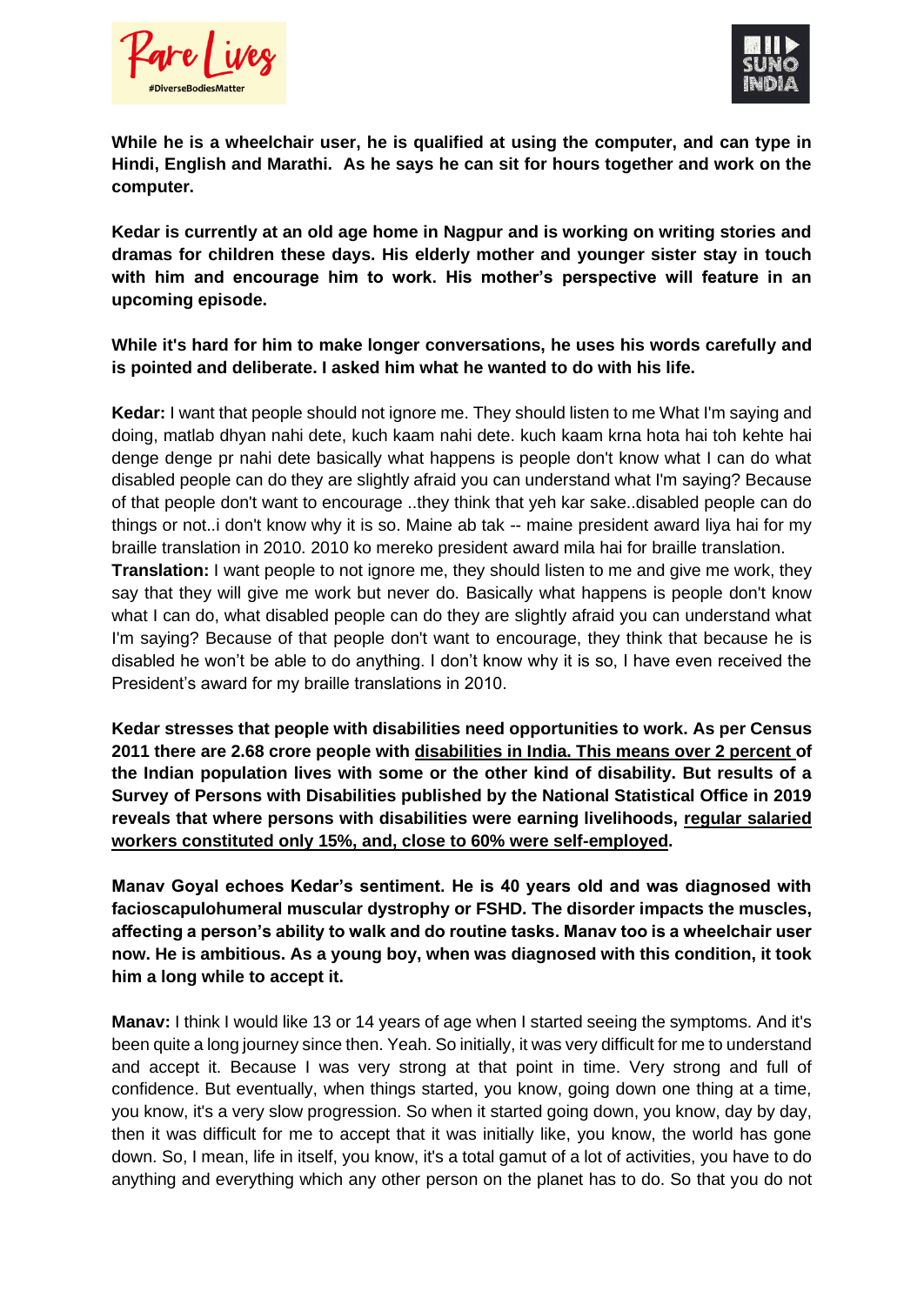Kare l'ives



get a discount on those terms. Right. So people have to earn a living, they have to prepare their own food, they have to do clothing, washing, cleaning, okay, and maintain a social circle. So everything has to go hand in hand. It's just that when you are not too mobile, it's a challenge to compete. If you don't have that much energy, you get tired, or worn out so easily. So that's a challenge. But then yes, people attempt to understand. So that it is what it is, life doesn't stop.

**Manav completed his MBA in international business and joined the cut-throat world of business. While his health was on the downslide, Manav was also working full time in a demanding job even shifting out to Africa. He was qualified and bright. He says he was racing against time, and wanted to build his financial strength. But he burned out soon.** 

**Manav:** Well, I am a commerce graduate. And then after that, I did my MBA in international business. Okay, started working early on to 23 years of age with an export house. After that I shifted a couple of companies to work with American, British and African clients. So my interest is into FMCG and project management.So the major challenge I tell you Avantika is because I knew that i will not be mobile in my entire life. So I could see that I have to do a lot of things in order to, you know, sustain myself. So the problem is I was working double or you know three times than what was required. If I say that a normal person or anybody in the market has a Challenge Level 100, then a person with Muscular Dystrophy or any rare condition would have a certain level of say 180-190, or maybe more. Yeah. So it's already there. which impacts normal business operations. I remember that in the initial days when I started working, so there was a struggle for most one, one and a half years. And after that I have been the top performer all throughout my career in on top performance, that's kind of an addictive thing. So I said, okay, yes, this is something, some recognition that I received, and I've achieved. So that actually motivated me to go on. I said, I can do it. Yes, I have done this, I can do it. So there have been times like in the office when nobody else could do something, they used to come to me and I used to fix it. Okay. I mean, some accounts were not like that, they were very difficult and nobody else in the client location or our location was able to fix them, I could fix them. Of course, it took me some time to do a lot of rapport building and things like that to make the trust happen. So yes, over time, it just has shown me a lot of good results. It has shown me a lot of good opportunities. Yeah. So but yes, it has its own set of setbacks. And what I wanted to do, I wanted to fly, but I just could not, you know, catapult from the strong base that I had. And eventually, with time, I'm just like, seeing a slower degradation in my capacity. Since then, I've started you know, taking less initiatives, because I know I wouldn't be able to do them. So that's what has happened. Eventually, I mean with time, my body worn out, and I could not handle that much pressure. So I have to, you know, like, move on to different avenues than my regular ones.

#### **He is now working as a freelancer, helping businesses improve their efficiency levels.**

**Manav:** I have been helping businesses with their processes and improvement in their efficiency levels. So that's what I have been doing. So this skill, these skills, all these skills are gathered with, you know, my work that I've done with my last companies. And currently, right now, what I'm doing is I'm doing a service audits for different companies, I go there, evaluate them according to their parameters, and do market research in terms of what is the impact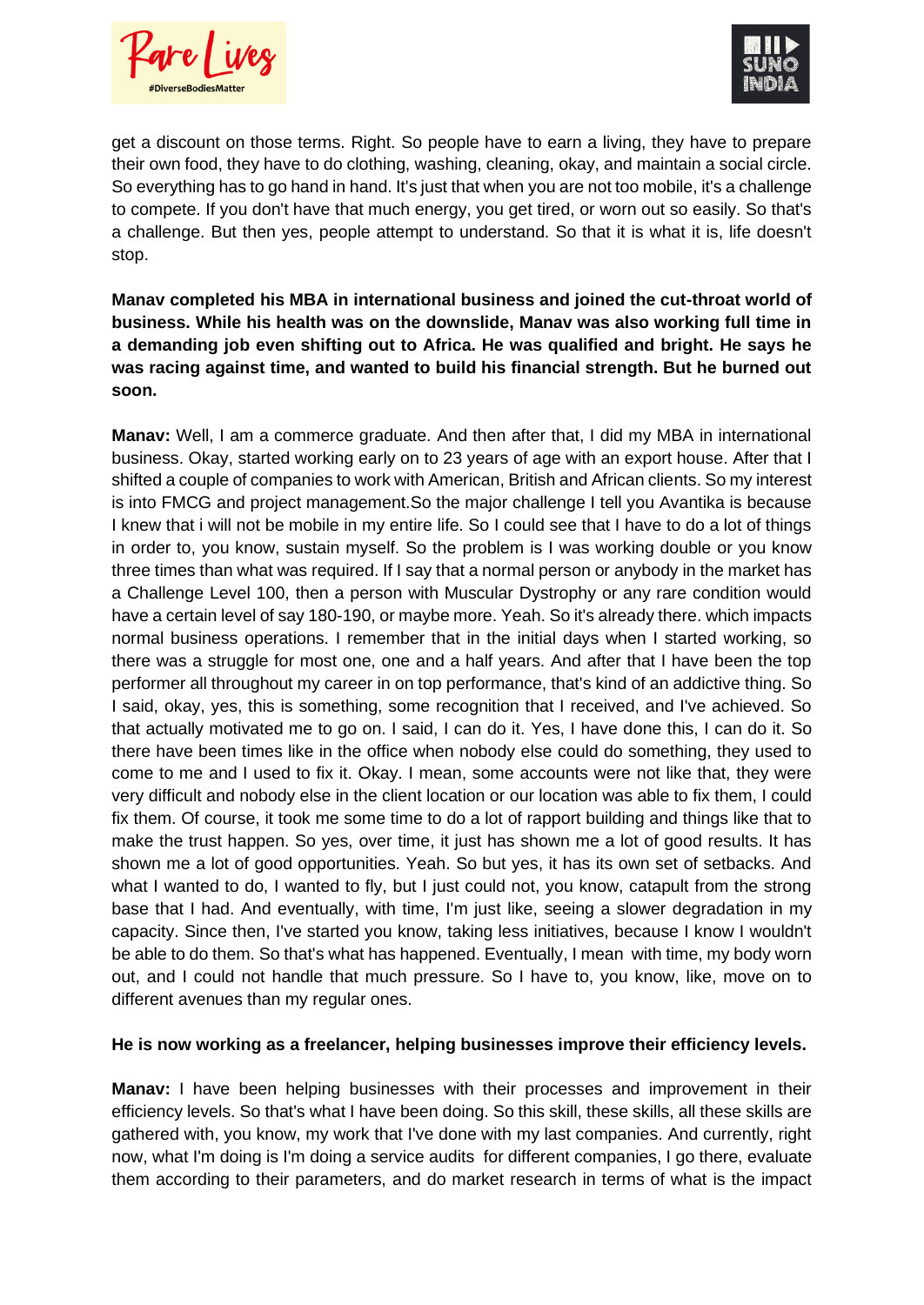



what is the value they bring to the customers, okay, and I give them reports, misses that they do a lot of corrective action. So I do a lot of service audits. There is a kind of freelance assignment that I'm doing right now.

#### **Manav wants to establish his own business venture sometime in the future. But there are several considerations that are stopping him from taking the step.**

**Manav:** What I look forward to in the future as maybe a business, like a full time business, but for that, I would need more strength. So that I can, you know, spend more time regularly. And I would also need a good helper who can be with me, like for a very long time, like a good commitment. Yeah. So yeah, caregiver, see, because now I'm not that strong, I need support to get up, you know, and do the basic daily tasks. And, you know, I can walk a little with support. But then that said, I cannot do long distances anymore. I have a wheelchair that I used to go to small places, like small distances.

# **His condition sometimes makes it hard for him to focus on work. He said that because the muscles break in his body, it releases a lot of sugar which impact his concentration and gives him nausea.**

**Manav:** So that you cannot put your head straight in business, you have to be very active 24/7, to make sure like, your capital is safe, your property, customers are safe. And they are, you know, like you are dealing with them day in day out, you're managing everything. So yes, we can hire people, but you have to manage people as well. Okay. And at the end of the day, it's, it's your money, it's your, you know, property and everything is at stake.

## **He has had a tough time getting family support too.**

**Manav:** I had to struggle with my family too in order to make my own mark. So yes, my relatives were not very supportive. And let alone relatives my dad even was not that supportive. So that's kind of what makes things hard for me. Like very hard. But I had to struggle in my office, I had to struggle in my personal relations, I had to struggle in my own life. And plus I struggle in my family. So that actually, you know, was something which actually frustrated me a lot, you know, you tried to get some sort of support and help from something, but then there was one point in time, I could not see anything I would like so lost and alone. And being alone, believe me is not a good thing. It really, you know, teaches confidence and your thoughts and your emotions and power for a toss, that breaks you big time. So that is see being alone is a byproduct of FSHD. And that has broken me more than FSHD itself.

## **All in all, he feels lonely and believes that he is alone because of his ailment**

**Manav:** I believe, if I had like, a lot of good friends, I would have sailed through if I had like, a lot of good family members who have supported me, I would have sailed through, if I would have had a supportive partner, I would have sailed through, if I would have understand understanding a company or a boss or something or a team, I would have sailed through through.

#### **Keda too had a similar message.**